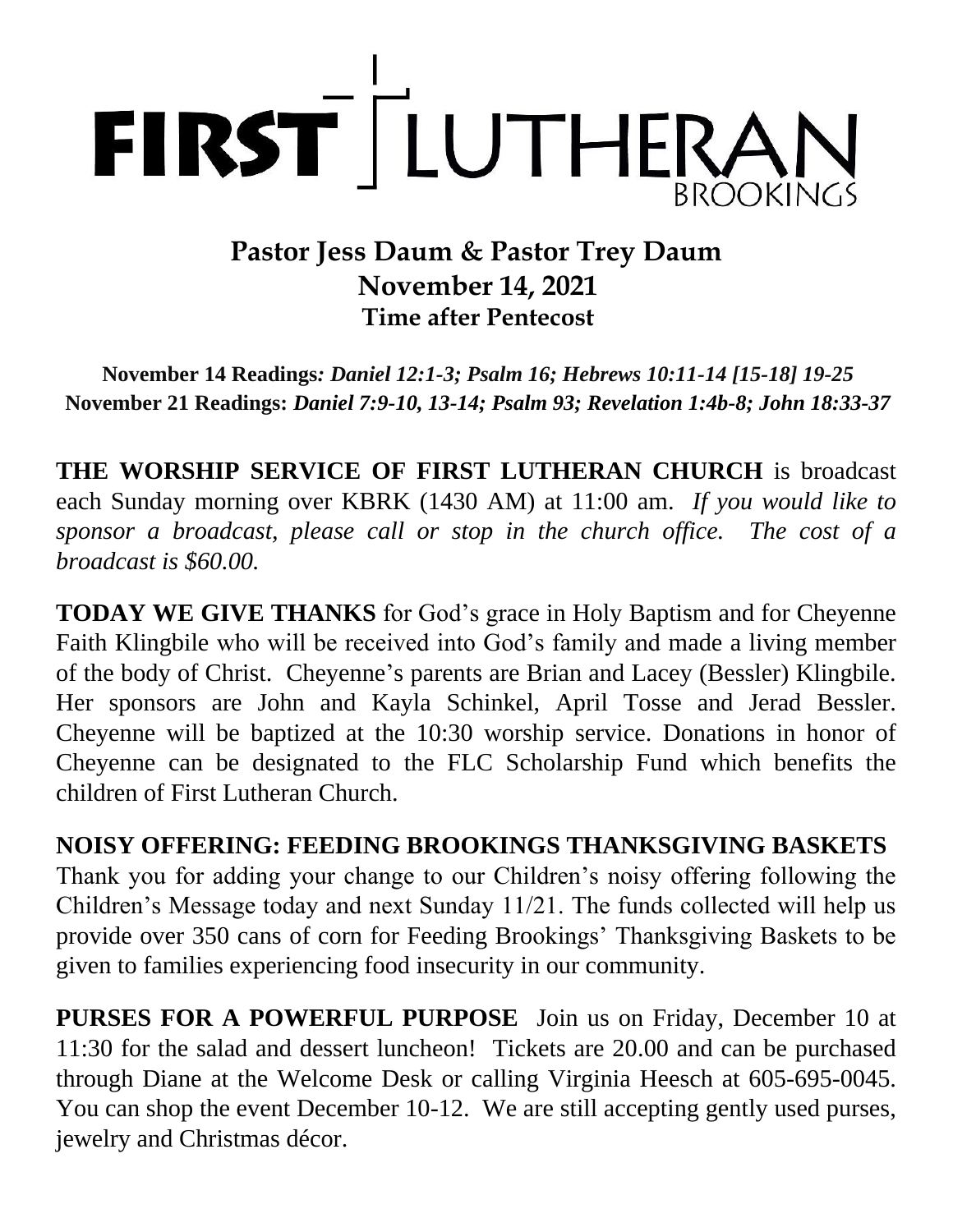# **MINI SERIES ON STEWARDSHIP – LIVING A LEGACY**

Stewardship is the faith practice of doing our best to take good care of all that God has given us. We "steward" our time, talents, and treasures well when we are mindful that they are all first a gift from God. How is God calling you to use all that you have faithfully? How is God challenging you to go and grow as a steward?

# *This week: Caring Conversation Challenge*

We encourage you to have a household faith conversation about stewardship. Use these questions to guide you as you talk with those of all ages you consider part of your household. If you are an individual, line up a time to talk with someone you care about in your life by phone, zoom, or in person.

- What are you currently giving to our congregation when it comes to time, talent, and treasure?
- What are you faithfully giving beyond our congregation in the community and the world?
- Why do you give what you give?
- How might you grow your generosity and increase your giving?
- What could happen if you take these steps toward growth in stewardship?

**NOW IS THE TIME TO JOIN WOMEN'S BIBLE STUDY!** Beginning Tuesday, November 16th, we will begin a new six-week study focusing on advent and getting ready for Christmas. We are going to be using the book "Light of the World: A Beginner's Guide to Advent" by Amy-Jill Levine. We would love to have YOU join us in person in the MCH Meeting Room or via Zoom! Please contact Tiff Lewis if you have any questions  $(605-690-8111)$  or [tifflewis6411@gmail.com\)](mailto:tifflewis6411@gmail.com).

**FIRST LUTHERAN HOLY HUDDLES** Our new pastors would love to get together with you to listen and learn about our congregation and community! We hope **you** will host or attend a Holy Huddle. For more info or get set up to host a Holy Huddle, visit the online sign up or call or email the church office.

[www.signupgenius.com/go/10C0F48AAA92FA2FCC61-holy](http://www.signupgenius.com/go/10C0F48AAA92FA2FCC61-holyl)

**THE BROOKINGS MINISTERIAL ASSOCIATION COMMUNITY THANKSGIVING SERVICE** is Sunday, November 21, 2021 at 7:00 pm at St. Thomas More Catholic Church. There will be a reception to follow. A collection will be taken for the Brookings Ministerial Association to be used to help transients in Brookings receive gas, food and temporary shelter.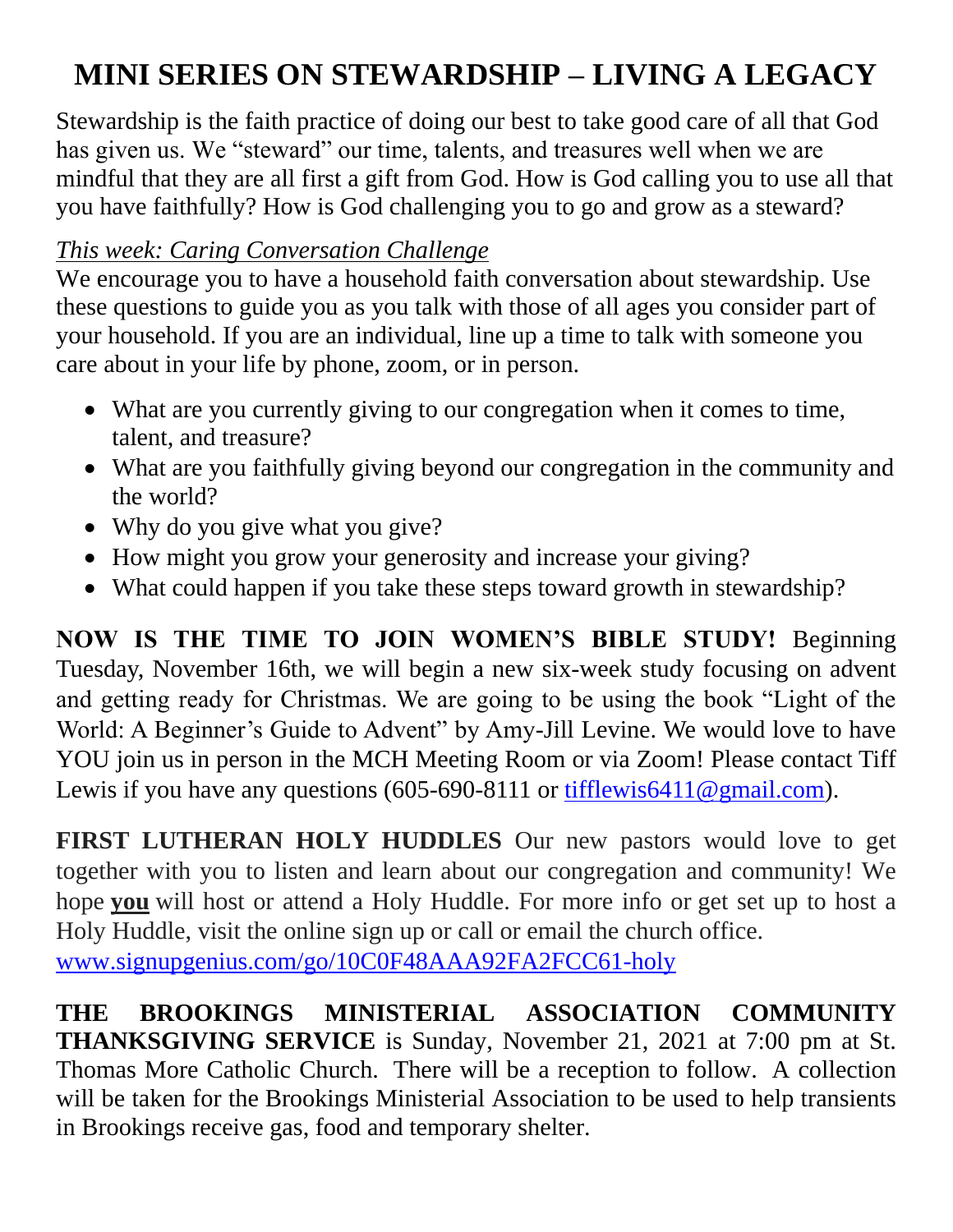# **CHILDREN'S & YOUTH MINISTRY**

Did you know that our app has changed? Children's Ministry uses the App to provide updates. You need to download the new app to get notifications. Directions can be found on the Children, Youth, & Family Ministry HUB (CYF HUB).

We are looking for more volunteers to help with the Sunday JTD program which runs from 9:40 am – 10:25 am. Please contact Kari if interested.

**NO YOUTH GROUP TODAY!** Cookie baking day for the National Youth Gathering will be held on **November 21st** from 1:00 – 4:30!

November 24 & 28<sup>th</sup> NO JOURNEY due to Thanksgiving Holiday

**EXECUTE:** On **Wednesday, December 1<sup>st</sup>**, First Lutheran Church will be hosting an Advent Fest filled with singing songs of the season, a craft, and fellowship. (NO JOURNEY THAT NIGHT!) A good will offering meal will be served from  $5:00 \text{ pm} - 6:00 \text{ pm}$ . At  $6:00 - 6:30$  there will be a Christmas sing a long in the sanctuary, followed by activities in the Mission Coffee House. Bring your friends, family, and neighbors! We look forward to celebrating with you!

Wednesday, December 8 Journey will include the Christmas Program practice – Sunday students are encouraged to attend

**Saturday, December 11 Christmas Program Dress Rehearsal** (Please notify Kari York if your child/children will NOT be participating in the Christmas Program – [faithformations@firstlutheranbrookings.org\)](mailto:faithformations@firstlutheranbrookings.org)

- **Sunday, December 12** Christmas Program at 10:30 am worship service
- Watch out for information on Journey training to be held **mid December**!

**TUESDAY BIBLE STUDY AT 2:00 PM –** Bible Study has resumed in the church parlor. ALL are welcome! Please contact Mary Moeller at 605-690-8862 if you prefer a Zoom link to attend virtually.

**100TH BIRTHDAY CELEBRATION!** Lillian Osvog will be celebrating her 100th birthday on November 25<sup>th</sup>, Thanksgiving Day. If you would like to send Lillian birthday greetings, you may do so by mailing her at 1906  $12<sup>th</sup>$  Street S #27, Brookings, SD 57006.

**INTERESTED IN BEING ON THE FLC AUDIT COMMITTEE?** Current members Judy Odegaard and Deb Pederson would love to add you to their group! Please contact [council@firstlutheranbrookings.org](mailto:council@firstlutheranbrookings.org) if you are interested.